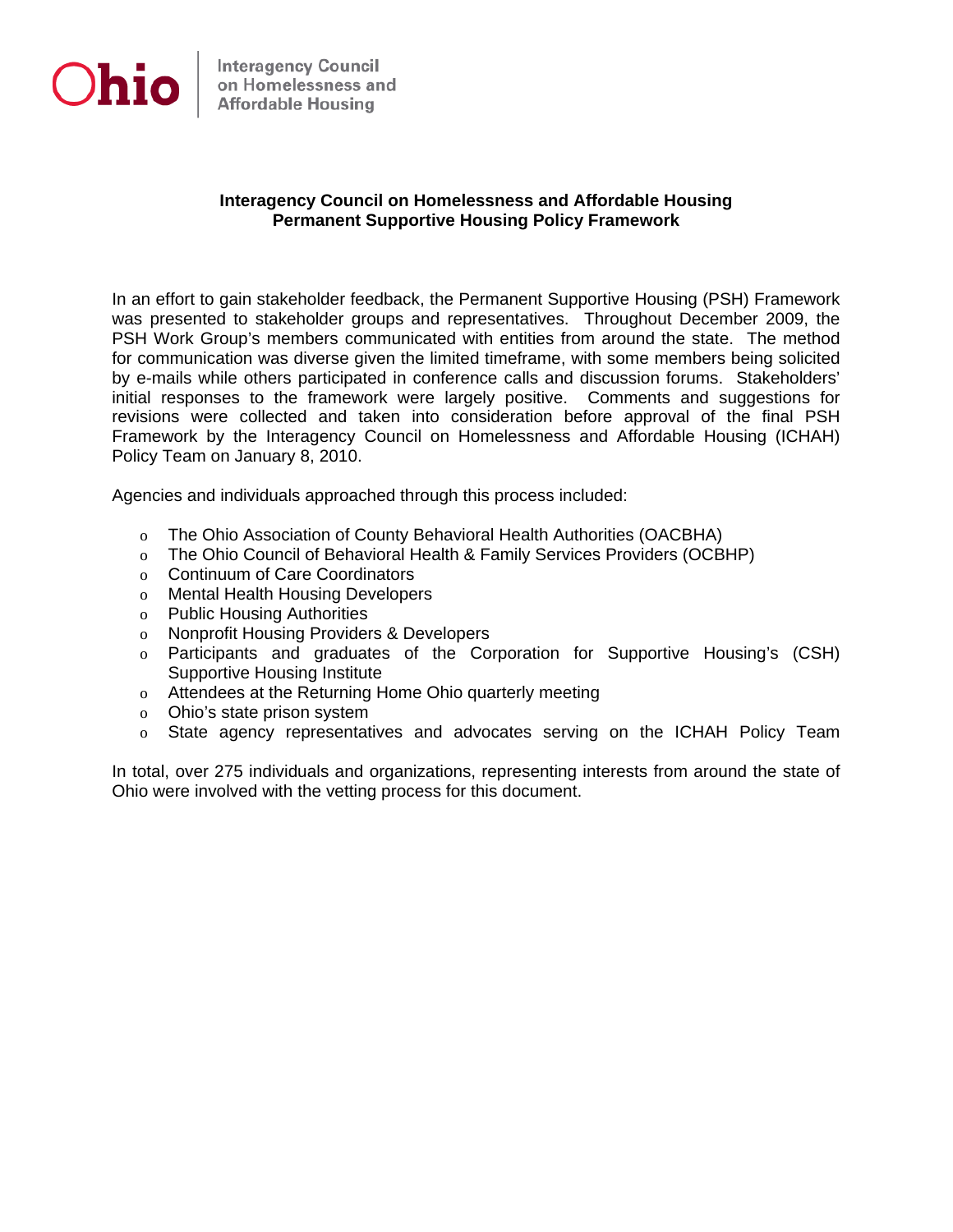j

# **Ohio Interagency Council on Homelessness and Affordable Housing Permanent Supportive Housing Policy Framework**

# **1. Introduction/Rationale**

### **State of Ohio PSH Goal**

The Ohio Interagency Council on Homeless and Affordable Housing has adopted a goal of creating 6,000 new PSH housing opportunities over the next five years to help address high priority permanent housing and supportive services needs of the most vulnerable households with serious and long-term disabilities. These new PSH opportunities are essential for Ohio to address homelessness and chronic homelessness among Ohioan's with disabilities and to promote and advance the community integration goals affirmed in the U.S. Supreme Court's *Olmstead* decision by reducing Ohio's reliance on expensive and unnecessary institutional settings. While this is an ambitious goal, and we need to continue to grapple with balancing our concerns for those currently homeless and those at risk of homelessness or institutionalization, it is achievable through this State of Ohio Permanent Supportive Housing Policy Framework. In addition, the need for preserving existing PSH is extremely critical, requiring mindfulness that the preservation of affordable housing units meeting the PSH definition is also necessary. As we inaugurate the beginning of a new decade, Ohio state officials, advocates, and other PSH stakeholders have recognized the importance of acting at this opportune moment in time. Momentum is rapidly building for an array of new federal policy and resource opportunities that can help "take PSH to scale" in Ohio and other states. These federal opportunities include:

- A new U.S. Department of Housing and Urban Development (HUD) U.S. Department of Health and Human Services (HHS) collaboration on evidenced-based housing and services approaches for vulnerable populations;
- The National Housing Trust Fund (NHTF) which could bring an estimated \$38 million<sup>1</sup> in new federal funding to Ohio. The majority of this funding must be invested in permanent housing for the lowest income people;
- A new federal PSH Demonstration through the anticipated enactment of legislation to reform HUD's Section 811 Supportive Housing for Persons with Disabilities Program;
- New Housing Choice Vouchers targeted by Congress for PSH; and
- New Housing Choice Vouchers targeted by Congress for Homeless Veterans.

The State of Ohio must be prepared to act boldly and decisively with innovative and feasible PSH policies and collaborations, an alignment of state resources, and the leadership and local partnerships that can ensure the creation of PSH at scale across the state. While many states will seek to "tap into" federal resources to create new PSH units, this State of Ohio PSH Policy Framework adopted by the Governor's Interagency Council on Homelessness and Affordable

 $1$  This estimate is based on an NHTF estimated distribution rate (3.2%) provided by the National Low Income Housing Coalition for the State of Ohio multiplied by the anticipated NHTF funding level of \$1.2 billion.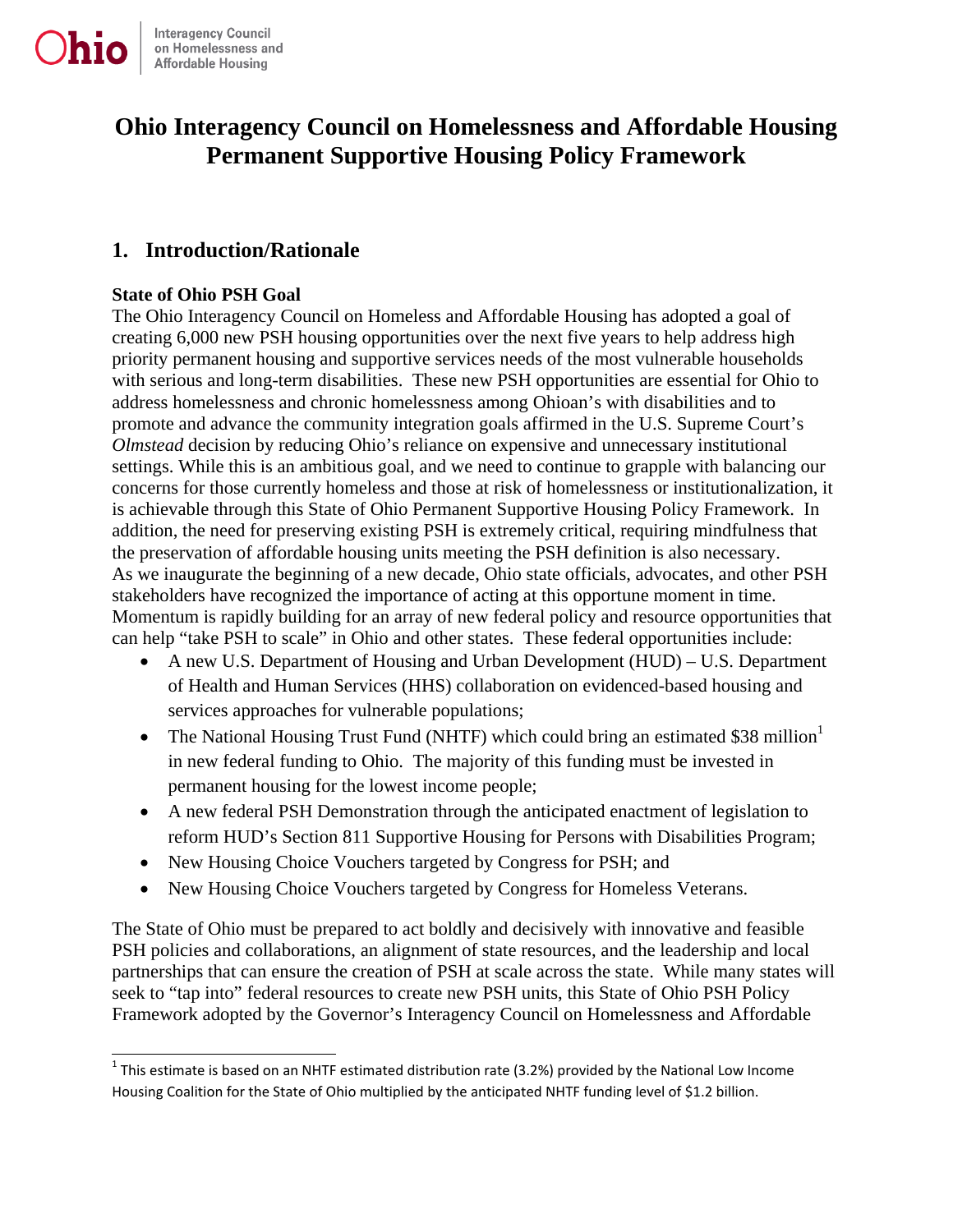Housing Ohio positions the state to maximize the leveraging of these and other valuable resources to create as many as 6,000 new PSH opportunities over the next five years. The State of Ohio can achieve this goal by:

- (1) Improving the alignment of State of Ohio policies and resources for PSH expansion in order to leverage federal and local PSH resources; and
- (2) Initiating PSH resource collaborations and partnerships with local communities and Public Housing Agencies (State-Local PSH Partnerships).

### **State-Local PSH Partnership**

Ohio has been a leader in PSH since 1987 when the State received three of nine Robert Wood Johnson Foundation grants to expand PSH for people with serious and persistent mental illness. There are communities across Ohio excel at creating this evidenced-based and cost effective housing model that saves taxpayers money and assists the most vulnerable people with disabilities to live and participate successfully in community life. These communities have succeeded largely because they have been successful in attracting and aligning resources for PSH from every level of government – including federal, state, county, and municipally controlled housing and services funding streams.

The State of Ohio cannot successfully initiate an expansion of the PSH model at the scale needed across the state by relying solely on state resources or the dedication of mission driven nonprofits. Through the work of the Interagency Council, it has become clear that by adopting a PSH Framework and by initiating State-Local PSH Partnerships in communities across the state, the ambitious goal of creating 6,000 new PSH opportunities is within reach. To initiate these partnerships, the state must continue to target existing state resources and align critically important new resources to support future PSH development including:

- **Federal Low Income Housing Tax Credits (LIHTC) -** In its 2010 Qualified Allocation Plan, OHFA established a target pool of up to \$3 million of LIHTC to support PSH development;
- **Ohio Department Mental Health's (ODMH) Community Capital for Housing Program** - ODMH's capital funding currently provides resources to purchase, renovate or construct permanent supportive housing for persons with mental illness and their families.
- **Ohio Department of Developmental Disabilities' Capital Housing Program**  ODDD's capital funding currently provides resources to purchase, renovate or construct permanent supportive housing for persons with developmental disabilities receiving supported living services through the Home and Community Based waivers.
- **National Housing Trust Fund** Authorized by Congress in 2008, HUD is seeking \$1.2 billion in funding for the NHTF in FY 2010 – which under a National Low Income Housing Coalition suggested formula would grant more than \$38 million in new federal affordable housing funding to Ohio. According to NHTF guidelines, at least 67.5 percent of NHTF funding must be spent on permanent housing for households at or below 30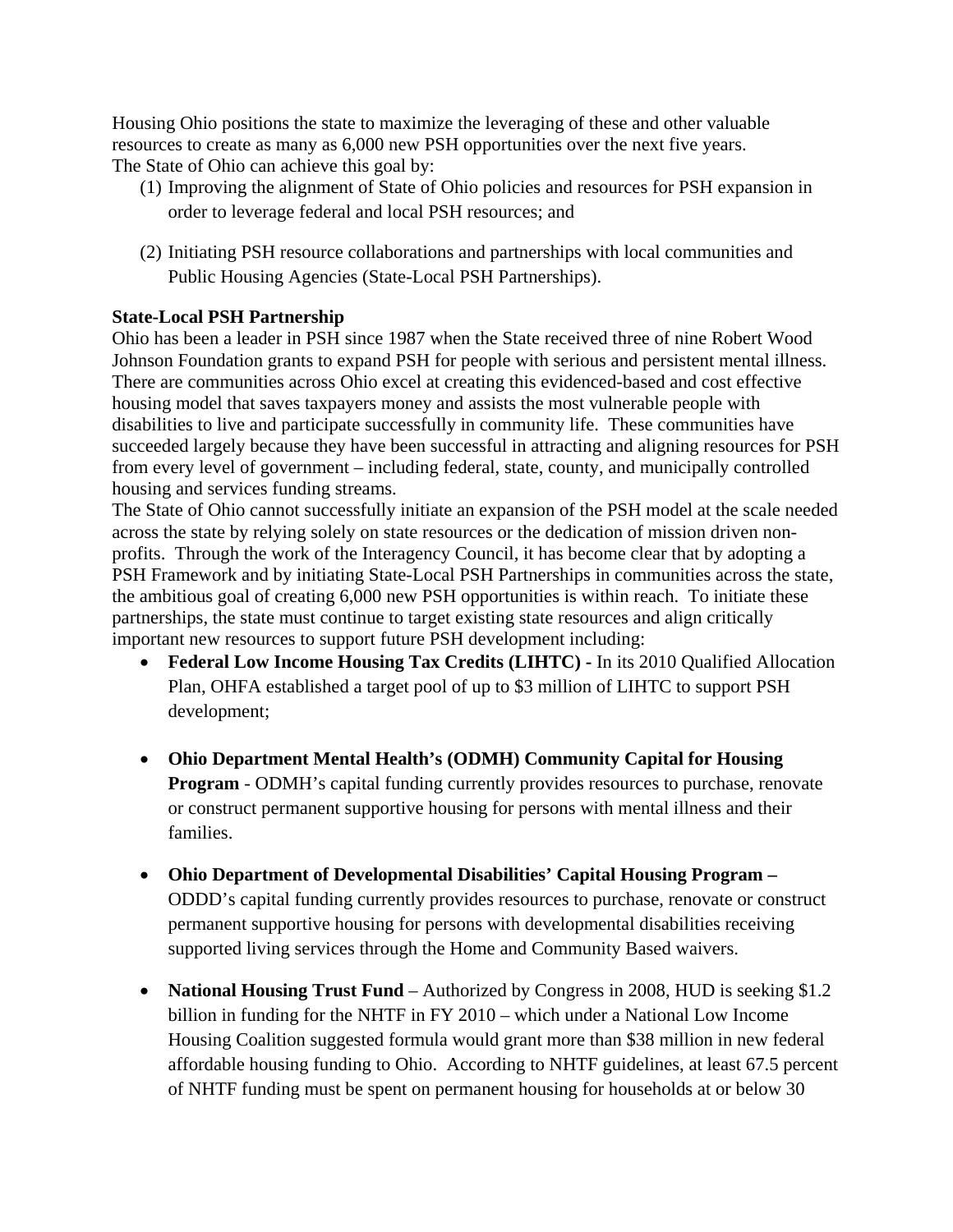percent of Area Median Income. As one mechanism to initiate State-Local PSH Partnerships across Ohio, the State of Ohio will commit a substantial amount of NHTF resources to the creation of new PSH units.

- **Ohio Housing Trust Fund** The Ohio Housing Trust Fund is an extremely flexible source of funding with dedicated revenue from real estate recording fees. Historically, substantial resources within the Ohio Housing Trust Fund have been dedicated to addressing homelessness. However, the Ohio Housing Trust Fund has not necessarily been prioritized for PSH. Given the substantial body of rigorous research proving the cost effectiveness and successful outcomes achieved from the PSH model, the State of Ohio will ensure that Ohio Housing Trust Fund resources support the creation of PSH, including the financing of PSH operating subsidy and services "gaps" that cannot be addressed with other sources of funding.
- **New Federal Section 811 Demonstration Program** Important PSH legislation now being considered by the Congress (H.R. 1675 and S. 1481) proposes an innovative PSH Demonstration program to spur the development of integrated Section 811 financed PSH units in properties financed with federal Low Income Housing Tax Credits, HOME funds, and other capital funding sources. The State of Ohio believes that this legislation as currently proposed could significantly advance the creation of PSH across Ohio and will work to position the State to compete successfully for these funds as currently proposed.

The PSH resources highlighted above represent major new opportunities that can incentivize and leverage an expansion of PSH across Ohio. Many other affordable housing and supportive services resources in Ohio are controlled at the state, county and local level, and have been identified in the Technical Assistance Collaborative's *Report to the Ohio Interagency Council on Homelessness and Affordable Housing* dated June 29, 2009. These include federal Low Income Housing Tax Credits, state and locally controlled HOME funds, 90,000+ Housing Choice Vouchers administered by Public Housing Agencies<sup>2</sup>, ODMH and ODDD Capital funds, Medicaid, and state/county resources targeted for community based supports for people with disabilities in need of PSH. Strategies for leveraging these resources will be forthcoming from the PSH State-Local Partnership Workgroup.

<sup>2&</sup>lt;br>2 One local PSH funding opportunity may be available very soon – and is an example of the potential benefits which can be achieved from an Ohio State – Local PSH Partnership approach. In December of 2009, HUD is expected to announce a competitive Notice Of Funding Availability for up to 6,000 new Housing Choice Vouchers appropriated by Congress exclusively for people with disabilities who can benefit from services. At least 1,000 of these new vouchers will be targeted for people who are benefitting from the federal Money Follows the Person (MFP) Demonstration Program. Ohio is one of 29 states participating in the MFP Demonstration. The Ohio Department of Jobs and Family Services – the grantee for Ohio's MFP program – is actively working to establish PHA partners across Ohio to maximize the number of these new vouchers which can be leveraged for Ohio citizens with disabilities.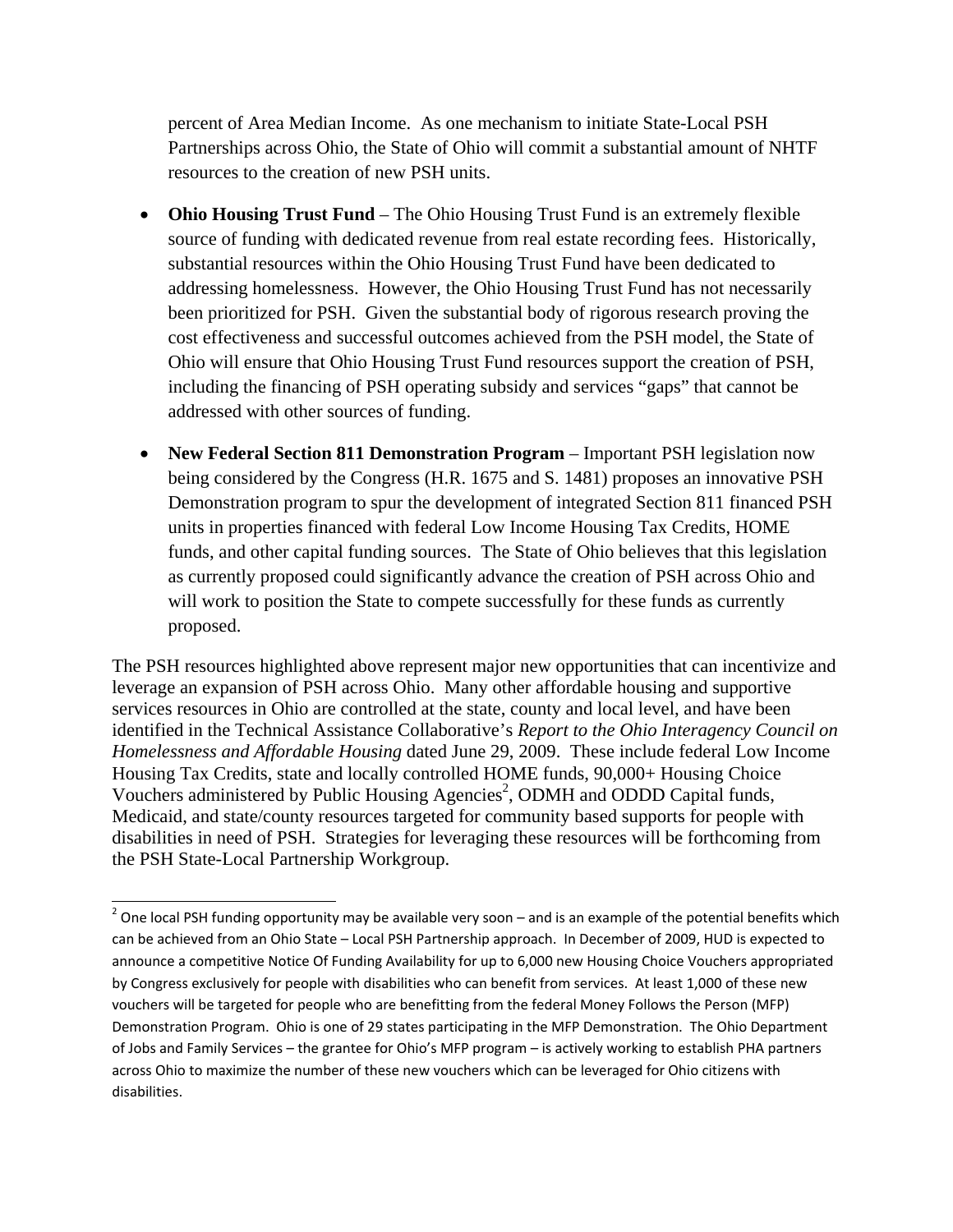## **2. State of Ohio Permanent Supportive Housing Definition**

The State of Ohio has adopted the following definition of Permanent Supportive Housing:

- PSH is permanent, community-based housing targeted to extremely low income households with serious and long-term disabilities;
- PSH tenants have leases that provide PSH tenants with all rights under tenant-landlord laws. Generally, PSH provides for continued occupancy with an indefinite length of stay as long as the PSH tenant complies with lease requirements;
- At a minimum, PSH meets federal Housing Quality Standards (HQS) for safety, security and housing/neighborhood conditions;
- PSH complies with federal housing affordability guidelines meaning that PSH tenants should pay no more than 30-40 percent of their monthly income for housing costs (i.e., rent and tenant-paid utilities);
- PSH services are voluntary and cannot be mandated as a condition of admission to housing or of ongoing tenancy PSH tenants are provided access to a comprehensive and flexible array of voluntary services and supports responsive to their needs, accessible where the tenant lives if necessary, and designed to obtain and maintain housing stability;
- PSH services and supports should be individually tailored, flexible, accessible by the tenant, and provided to the extent possible within a coordinated case plan; and
- As an evidence-based practice, the success of PSH depends on ongoing collaboration between service providers, property managers, and tenants to preserve tenancy and resolve crisis situations that may arise.

Ohio has adopted this definition because it reflects the evidenced-based PSH model that has been extensive and rigorous researched over the past fifteen years and has been determined to: (1) consistently achieve highly successful outcomes for PSH tenants; and (2) be cost effective when compared with the costs of homelessness and/or institutionalization. It should be noted that there are several other models that combine housing with services that – while not identical to the PSH model defined above – may have value in addressing the needs of certain vulnerable populations. These other housing/services models include transitional housing, short-term or medium-term housing assistance with time limited services, assisted living for elderly households, senior housing, other service-enriched housing models for families, or other models which have requirements that are not consistent with the PSH definition.

# **3. Permanent Supportive Housing Criteria and Target Populations**

The State of Ohio has adopted the following criteria and target populations for participation in PSH to ensure leveraging of federal resources to the greatest extent possible.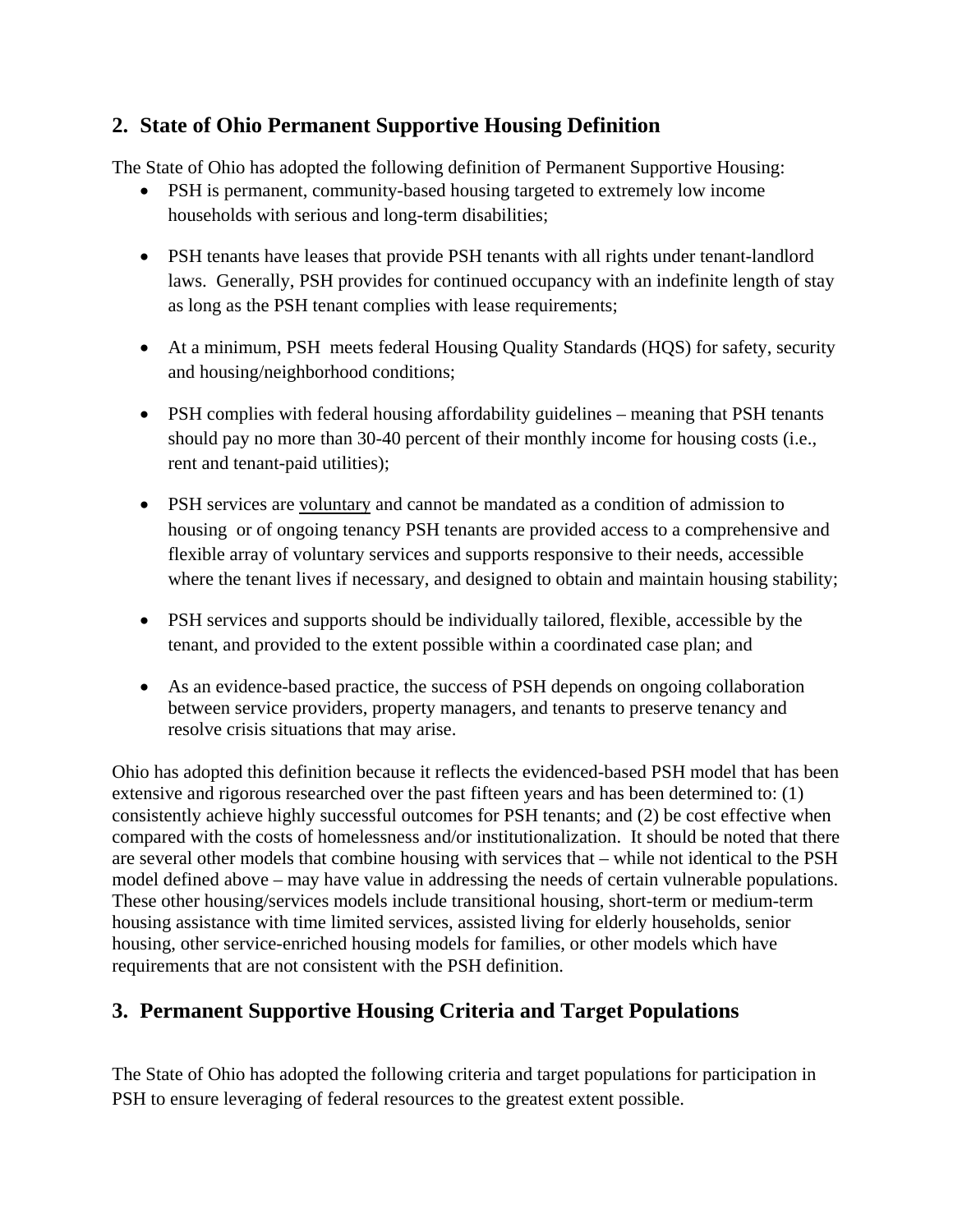**Income Requirements**: PSH is targeted to extremely low income households (30 percent of AMI and below); and

**Age**: The PSH head of household is generally, but not exclusively 18-61 years old; and

**Disability**<sup>3</sup>: A PSH household is a household in which a sole individual or an adult household member has a serious and long-term disability that:

- Is expected to be long-continuing, or of indefinite duration;
- Substantially impedes the individual's ability to live independently;
- Could be improved by the provision of more suitable housing conditions; and
- Is a physical, mental, or emotional impairment, including an impairment caused by alcohol or drug abuse, post traumatic stress disorder, or brain injury; is a developmental disability, as defined in section 102 of the Developmental Disabilities Assistance and Bill of Rights Act of 2000 (42 USC 15002); or is the disease of acquired immunodeficiency syndrome or any condition arising from the etiologic agency for acquired immunodeficiency syndrome;

and meets one or more of the following eligible PSH populations:

• Households with serious mental illness or co-occurring mental illness and substance abuse who are homeless or at-risk of homelessness<sup>4</sup> or institutionalization<sup>5</sup>;

 $\frac{3}{3}$  The definition of disability was formulated from the definition of disability within HUD's two PSH programs – the Section 811 Supportive Housing program and the McKinney‐Vento Homeless assistance programs.

 $4$  At-risk of homelessness is defined as a household at risk of losing its housing when no appropriate subsequent housing options have been identified AND the household lacks the financial resources and support networks needed to obtain immediate housing. The source of this definition is modified from HUD's Homeless Prevention Rapid Re‐housing Program; Program Notice, 6/8/09 (It was noted that the HPRP threshold is low intentionally to allow for intervention but there was concern voiced that using this might lead to less needy people being selected for PSH over more needy individuals).

<sup>&</sup>lt;sup>5</sup> Risk of Institutionalization is defined as households with serious mental illness whose emotional or behavioral functioning is so impaired as to interfere with their capacity to remain in the community without supportive treatment. The mental impairment is severe and persistent and may limit their capacities for engagement in primary activities of daily living, interpersonal relationships, homemaking, self‐care, employment or recreation. The mental impairment may limit their ability to seek or receive local, state, or federal assistance such as housing, medical, and dental care, rehabilitation services, income assistance, and food stamps, or protective services. ODMH is currently reviewing the definition of serious and persistent mental illness. Once complete, this definition of "at risk of institutionalization" will be updated to reflect any changes to Ohio State Policy.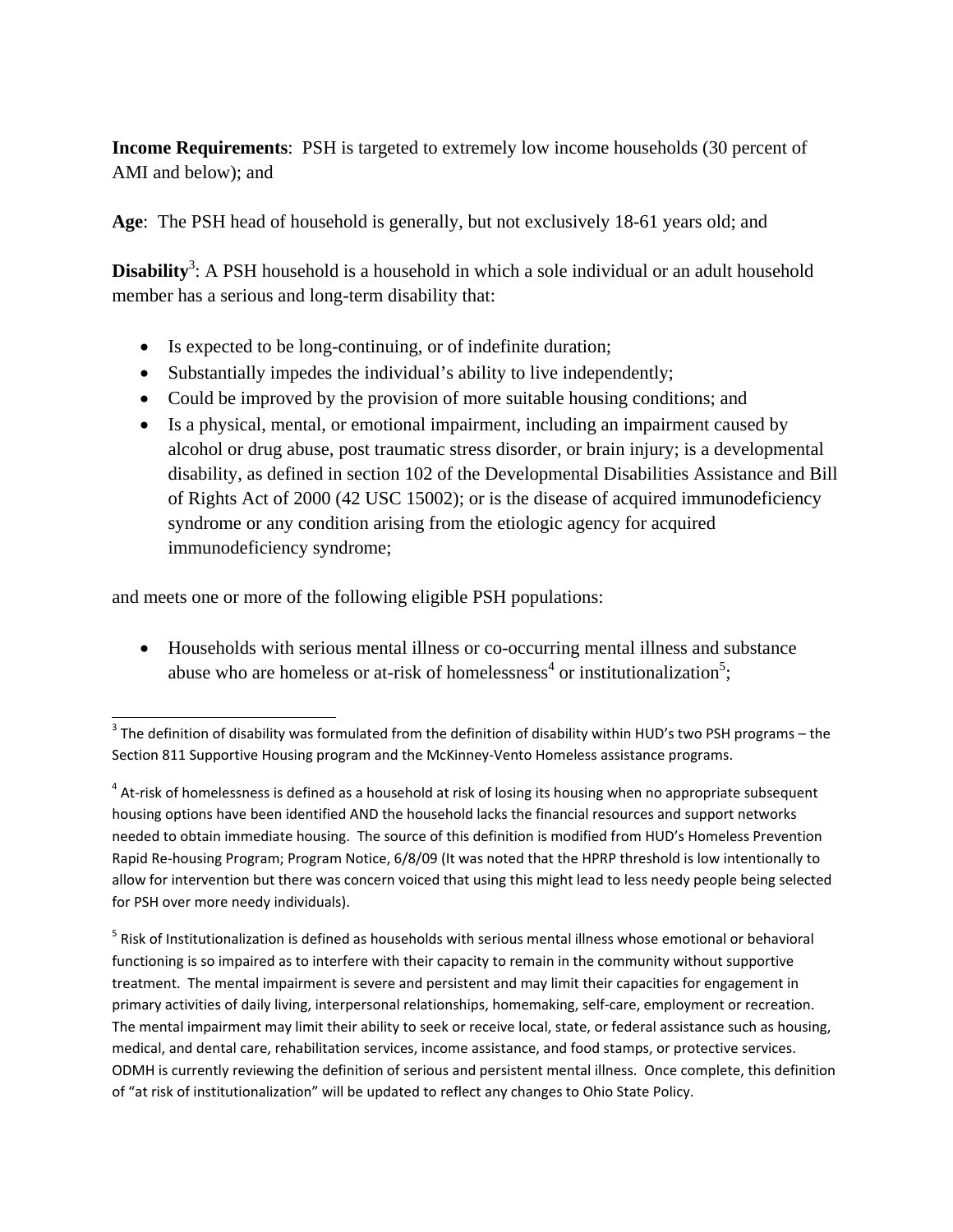- Homeless households or those at risk of homelessness or institutionalization with serious and long-term disability directly related to abuse of alcohol or drugs;
- Households with serious intellectual or developmental disabilities acquired before the age of 22 including those with co-occurring mental illness, developmental disabilities, and autism spectrum disorders who are homeless or at-risk of homelessness or institutionalization<sup>6</sup>;
- Households with serious physical, sensory, or cognitive disabilities occurring after the age of 22 who are homeless or at-risk of homelessness or institutionalization<sup>7</sup>;
- Households with serious disabilities caused by chronic illness, including but not limited to HIV/AIDS, who are no longer able to work and who are homeless or at-risk of homelessness or institutionalization;
- People ages 16 to 24 who have serious disabilities who are aging out of Ohio's foster care system and who are homeless or at-risk of homelessness or institutionalization; and
- People with serious and long-term disabilities who are being released from Ohio correctional facilities and who are at-risk of homelessness or institutionalization.

# **4. Permanent Supportive Housing Approaches and Models**

The State of Ohio supports the creation of a range of permanent supportive housing approaches and models to meet the needs and housing preference of PSH tenants.

The main approaches to helping PSH tenants afford housing are:

- **Project-based rental assistance**, in which housing subsidies are tied to a particular unit and tenants who chose to live in those units pay a reduced rent;
- **Sponsor-based rental assistance**, in which a nonprofit agency receives support to buy or lease housing that is then leased to qualified tenants; and
- **Tenant-based rental assistance**, in which a tenant receives a voucher, entitling the tenant to a reduced rent, which can be used to rent a unit of the tenant's choice from a landlord who agrees to accept the voucher.

 <sup>6</sup> Risk of Institutionalization is defined as eligibility for or receipt of ODJFS Medicaid Waiver Services for households with serious intellectual or developmental disabilities.

 $<sup>7</sup>$  Risk of Institutionalization is defined as eligibility for or receipt of ODJFS Medicaid Waiver Services for households</sup> with serious physical, sensory or cognitive disabilities after the age of 22.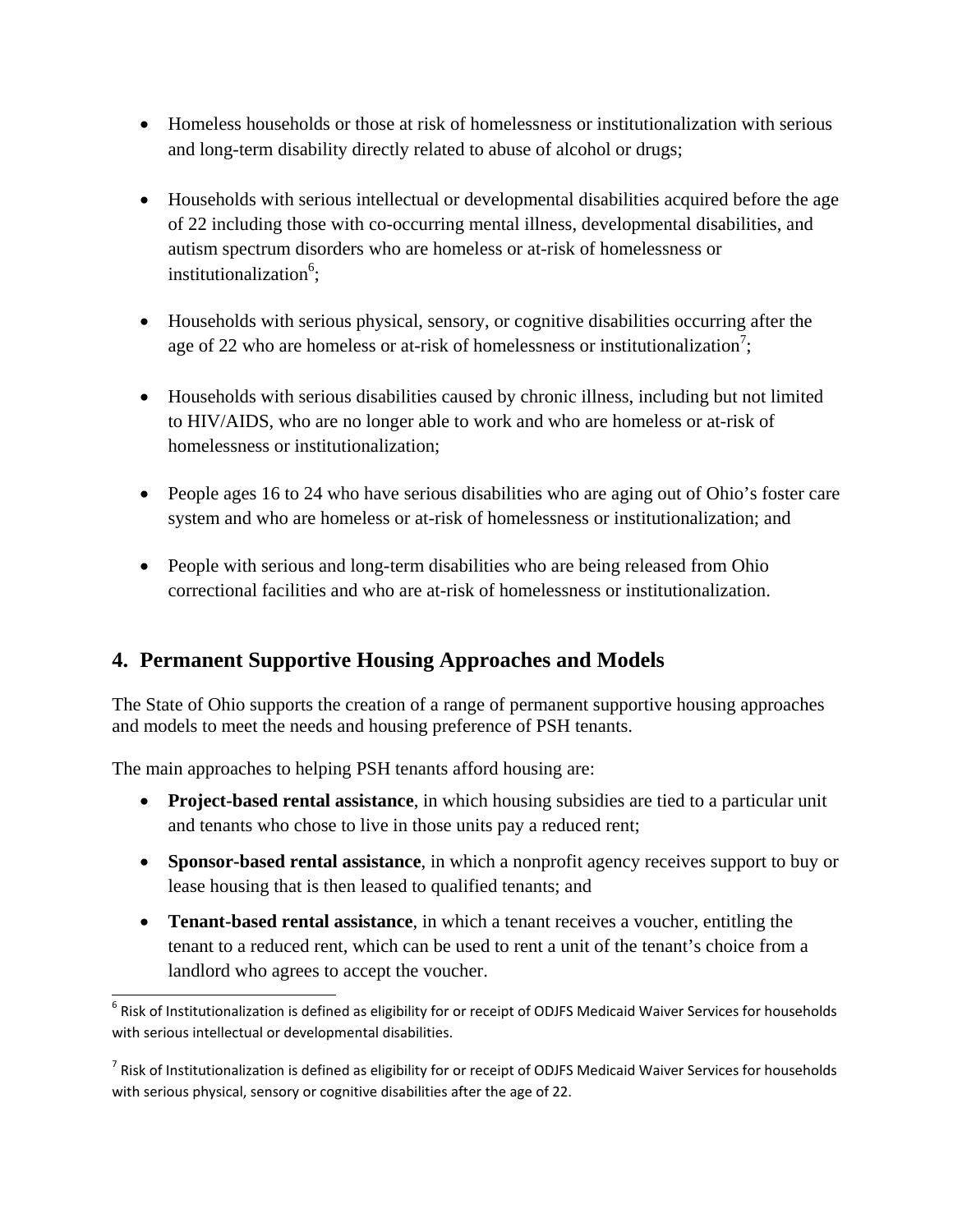These three approaches can be used to provide services to tenants in two types of settings:

- **Single-site housing** is housing in which tenants who receive support services live together in a single building or complex of buildings, with or without onsite support services; and
- **Scattered-site housing** is housing in which tenants who receive support services live throughout the community in housing that can be agency-owned or privately-owned.

### **5. Examples of Permanent Supportive Housing in Ohio**

### **I. Single-Site PSH Models**

### **Tenant –Based Rental Assistance**

**Joey's Landing** is an 8 unit, new construction project in the City of Warren. This project provides subsidized housing to homeless adults with a mental health disorder. All of the tenants have a Shelter Plus Care tenant based voucher. Persons are referred to the project through their case manager and eligibility is determined through the Housing Specialist. Supportive services (case management and vocational services) are currently funded through the grant as well as operating costs such as property management fees, snow removal, lawn care, general maintenance and costs for the common laundry area. Key partners are Valley Counseling Services (mental health provider), Coleman Professional Services (mental health provider, employs the housing specialist and employment specialist), Trumbull LifeLines, the mental health and recovery board who is the owner of the project and the grantee for the Shelter Plus Care vouchers, and Sunshine, Inc. the property management company.

### **Sponsor-Based Rental Assistance**

**South Pointe Commons**, on Cleveland's southwest side, is a mix of new construction and rehabilitation of an existing four-unit building comprised of 78 efficiency apartments, 4 onebedroom apartments, and 2,000 square feet of retail that is occupied by a Mediterranean restaurant. The project serves adults who have who have experienced long-term homelessness and who suffer from disabilities that inhibit their ability to sustain housing. Rental assistance is provided through sponsor-based Shelter Plus Care administered through EDEN Inc. The Cleveland Housing Network (CHN) was the lead developer of South Pointe Commons and the project is co-owned by CHN and EDEN Inc. Mental Health Service is the lead service provider partnering with the AIDS Task Force of Greater Cleveland and the Louis Stokes Cleveland VA Medical Center.

### **Project-Based Rental Assistance**

**Southpoint Place Apartments, Columbus Ohio Eighty Apartments** is comprised of 40 Townhomes for families and 40 studio apartments for single adults. A Permanent Supportive Housing development with site-based services for vulnerable single adults and families disabled by mental illness, substance addiction or histories of homelessness: 25 homeless and disabled single adults - 26 homeless and disabled families and 15 disabled single adults and 19 disabled families. There were twelve public and private funding sources including Project-based